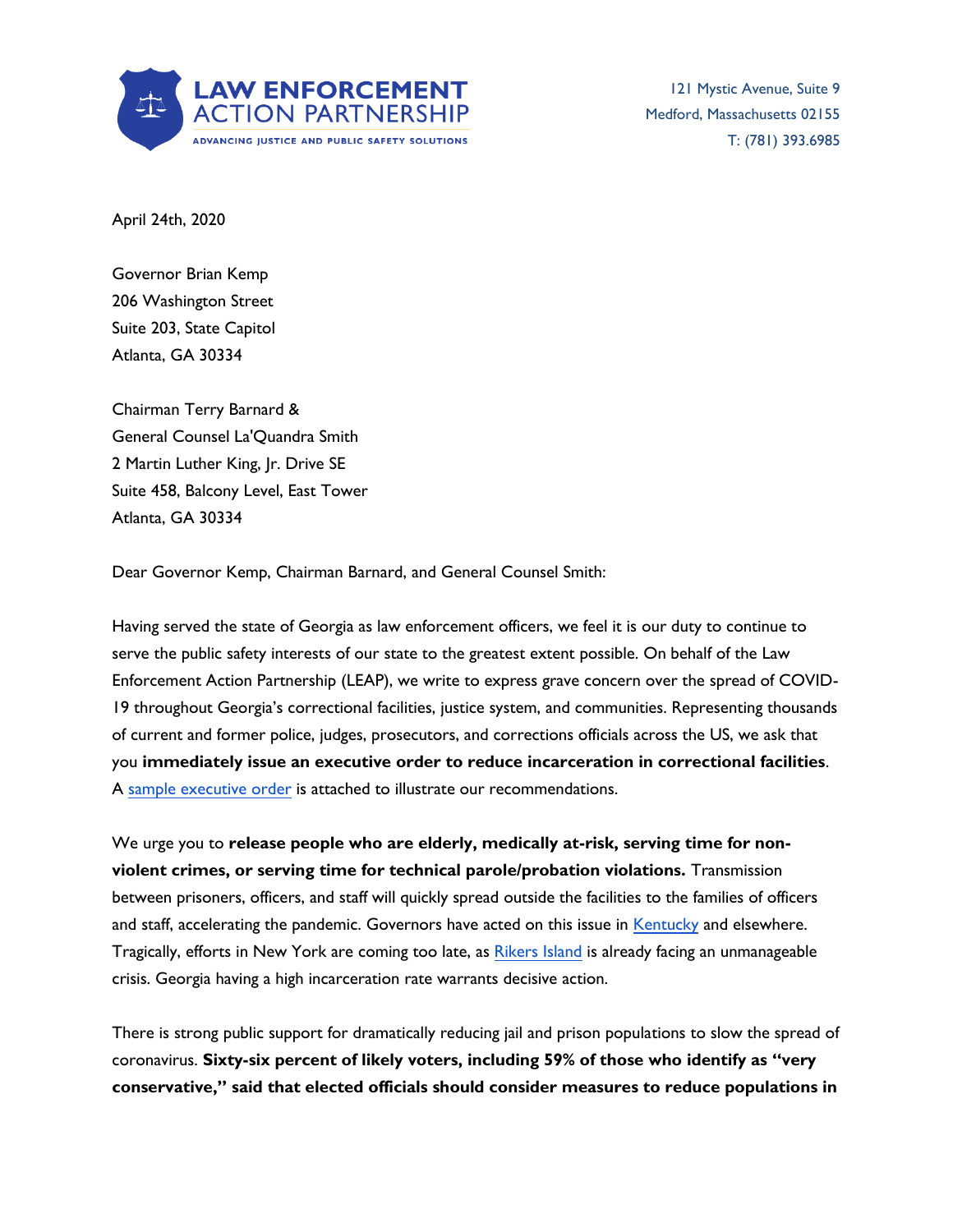

**prisons and jails as a response to coronavirus.<sup>1</sup>** Criminal justice leaders are already taking action to safely reduce correctional populations.<sup>2</sup>

We write to you as the sole actor with the authority to achieve system-level results with clarity, consistency, and vision. We suggest you take the following steps right now to prevent the spread of COVID-19 in correctional facilities and beyond:

- 1. **Release medically high-risk people in state custodial facilities**. We urge you to use your clemency powers to begin a process of immediate review and presumptive release for all people identified by the CDC as particularly at-risk – older people and people with underlying health conditions or who are otherwise immune-compromised – whose sentences would end in the next two years and who do not pose a significant public safety risk.
- 2. **Reduce overall populations in state custodial facilities**. Using your clemency powers, begin a process of immediate review and presumptive release for:
	- a. anyone incarcerated for technical violations of probation or parole, and/or
	- b. anyone whose sentence would end in the next 180 days.
- 3. **Reduce medically high-risk and overall populations in local custodial facilities**. Direct local stakeholders, including police, prosecutors, and judges, to take concrete steps to reduce the intake of people into local custodial facilities. These steps would include:
	- a. stopping arrests for low-level offenses and issuing citations in lieu of arrest for other offenses,
	- b. suspending the use of cash bail and limiting pretrial detention to cases with a significant risk of flight or charges indicating high risk of violent reoffending, and
	- c. setting conditions of release that allow incarcerated people to care for family at risk for COVID-19.

<sup>&</sup>lt;sup>1</sup> Fighting the Coronavirus with Decarceration: Policies and Polling, Data for Progress (March 2020) Accessed at [https://www.dataforprogress.org/memos/fighting-coronavirus-with-decarceration.](about:blank) (March 16, 2020 to March 17, 2020, survey of 2509 likely voters.)

<sup>&</sup>lt;sup>2</sup> "Jails Release Prisoners, Fearing Coronavirus Outbreak - WSJ." 22 Mar. 2020, <u>https://www.wsj.com/articles/jails</u>[release-prisoners-fearing-coronavirus-outbreak-11584885600.](about:blank) Accessed 23 Mar. 2020.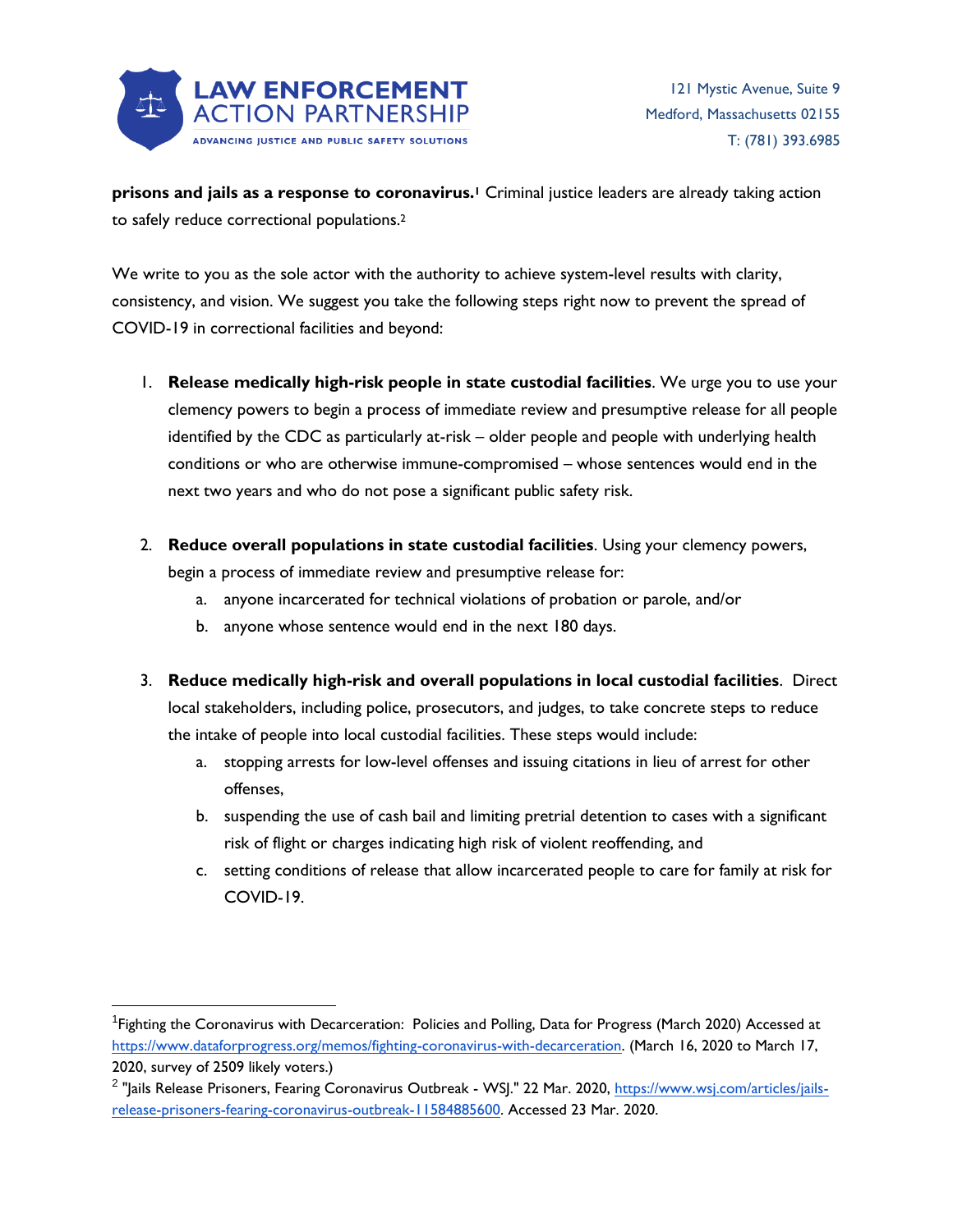

It is challenging for local jurisdictions to respond effectively to this crisis, since it requires many different agencies to coordinate. The justice system needs state-level guidance from your office in order to act swiftly, properly allocate resources, and minimize casualties. The coronavirus pandemic is testing every one of our institutions. Elected officials and other stakeholders who make the right decisions right now when it matters most - will be remembered for their bravery, wisdom, and foresight.

Below is a draft executive order that you could adapt to immediately address this crisis. Thank you for your time and leadership.

Sincerely,

Jay Fisher Assistant Attorney General (Fmr.) State of Georgia

Jake Lilly Former Special Assistant US Attorney Southern District of Georgia

Sgt. John Padgett (Ret.) Richmond County Sheriff's Department Richmond County, GA

James Meissner Special Deputy U.S. Marshal (Fmr.) U.S. Marine Corps Powder Springs, GA

Stephen Bradley Patrol Supervisor (Fmr.) Atlanta, GA

Enc. [Executive Order:](about:blank) Controlling COVID-19 Transmission and Mortality by Reducing Certain Populations in State and Local Custodial Facilities